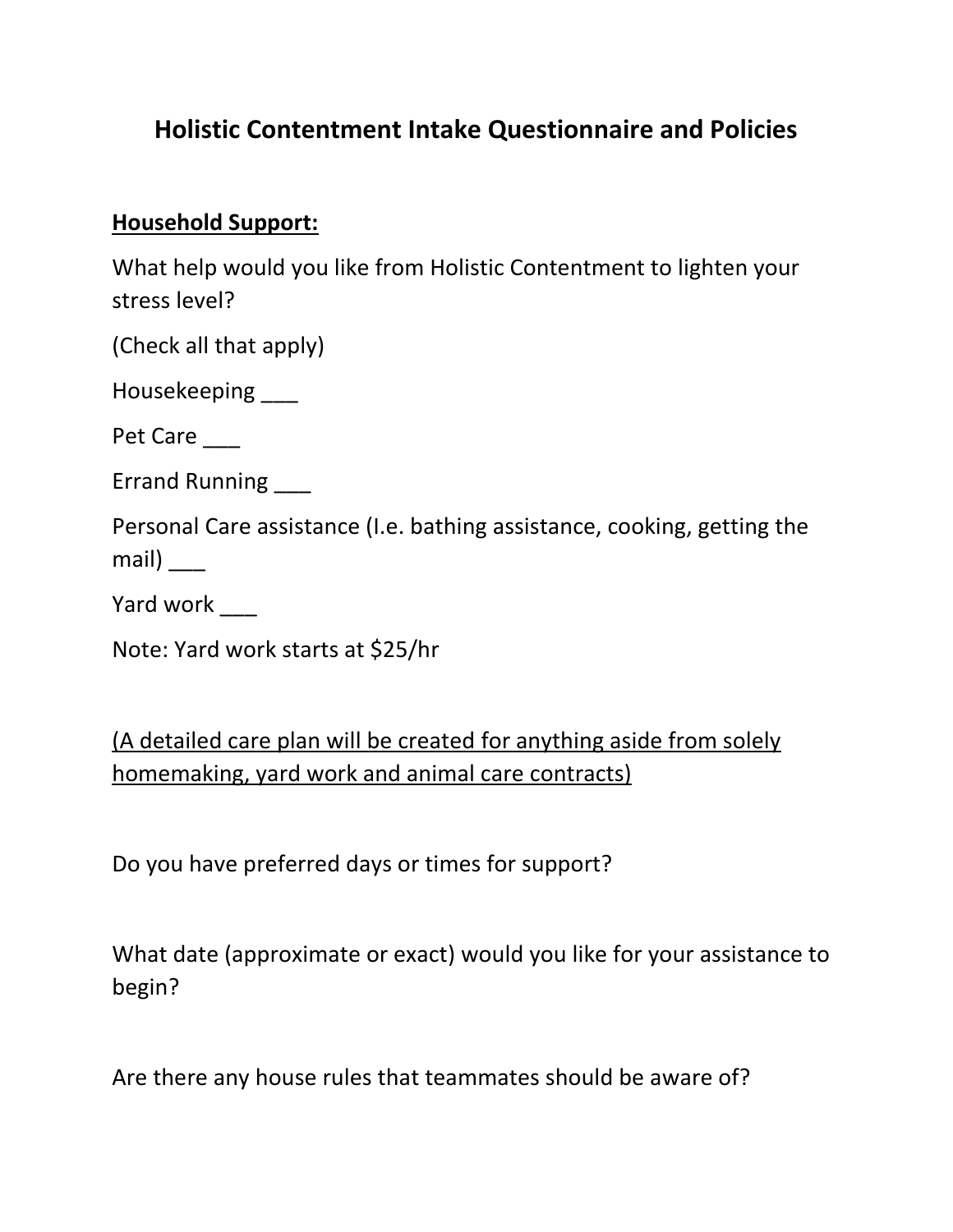#### **Client Support Preferences:**

1. What is your (or your family member's) level of need?

Low\_\_\_

Moderate\_\_\_

Moderate high

High\_\_\_

2. How much experience would you like for the support staff to have in the field of

caregiving?

Timeframe:

At least one year\_\_\_

|  |  |  | At least 2 years |  |
|--|--|--|------------------|--|
|--|--|--|------------------|--|

#### **Disability specific experience:**

My staff should have experience working with individuals for an extended period (6 mos at least) with my variety of disability\_\_\_

It is unnecessary for my staff to have had experience working with individuals with my variety of disability\_\_\_

3. Do you have an individual/s, who you would like to utilize as your staff? Circle one: Yes/No

#### **Holistic Contentment Client Policies (2022 Update)**

Client agrees to: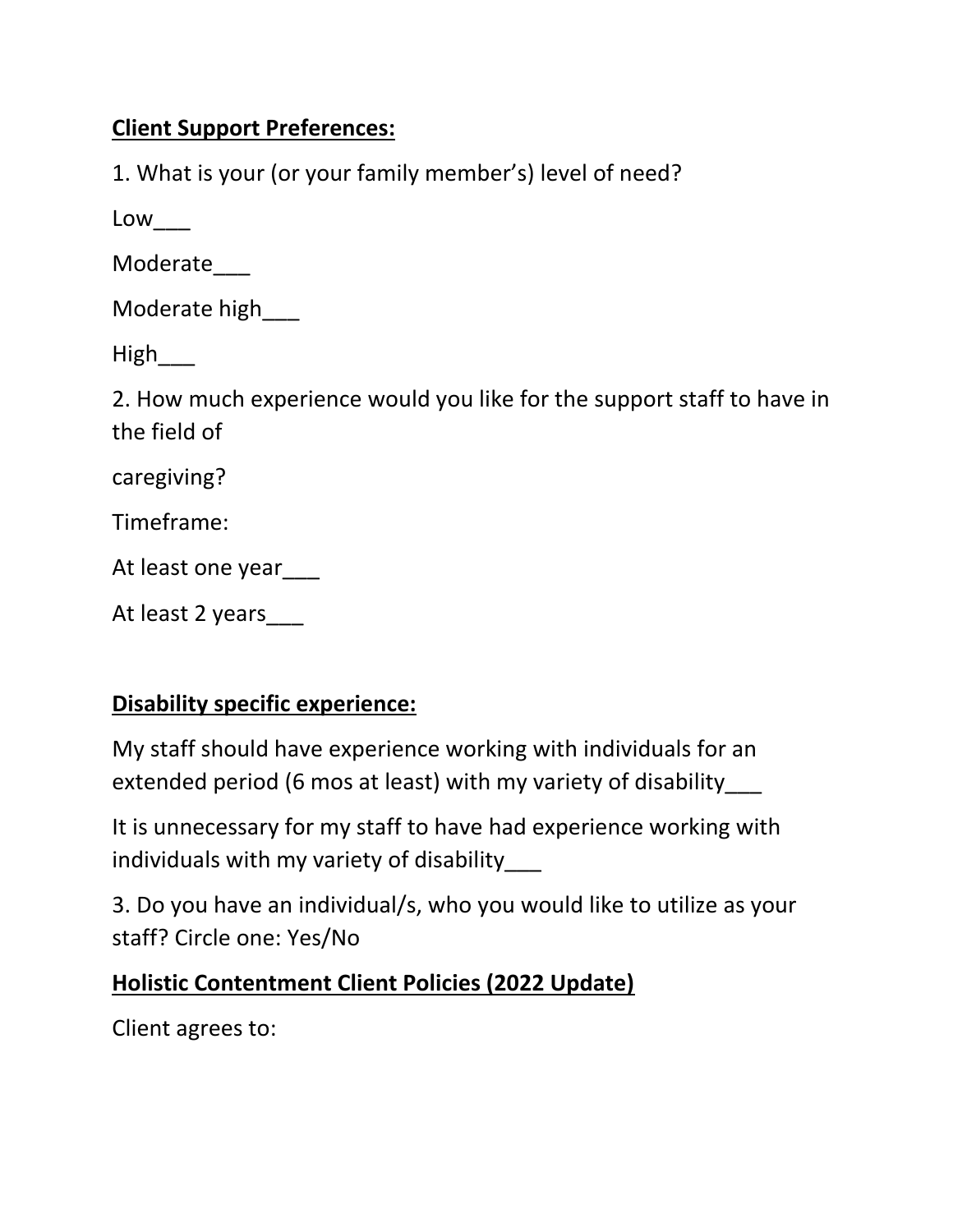1: a. Pay in advance, or weekly, at least 24hours before shift, if paying out of pocket. This can be done through the office, or through card.

b. Post pay agreed upon billing date with \$500 deposit:

c. Provide Holistic Contentment with Payee information, if payee will be providing compensation.

d. Provide insurance information for verification and billing purposes if being covered by Insurance.

e. Provide Wetrade Information for Wetrade billing. \_\_\_

3: Client agrees to respect workers right to withhold any personal information.

4: Client agrees to let office/worker know if needs change.

5: Client agrees not to contact worker with regards to anything outside of client need, unless expressed that it is an exception beforehand.

6: Client understands that they have the right to choose staff (within reason: No sexual or violent offenders etc. will be employed as in-home support.)

7: Client understands that in the case they are provided with staff members by choice of Holistic Contentment, client has the right to dismiss staff if they are not a good fit, with explanation given to management.

8: Client understands and agrees to a two-week dissolution of contract: Meaning client will give two weeks' notice if they are leaving Holistic Contentment services, and client will give two weeks for Holistic

Contentment to find them new staff if they dismiss their staff for any reason other than disrespectful or otherwise unacceptable behavior.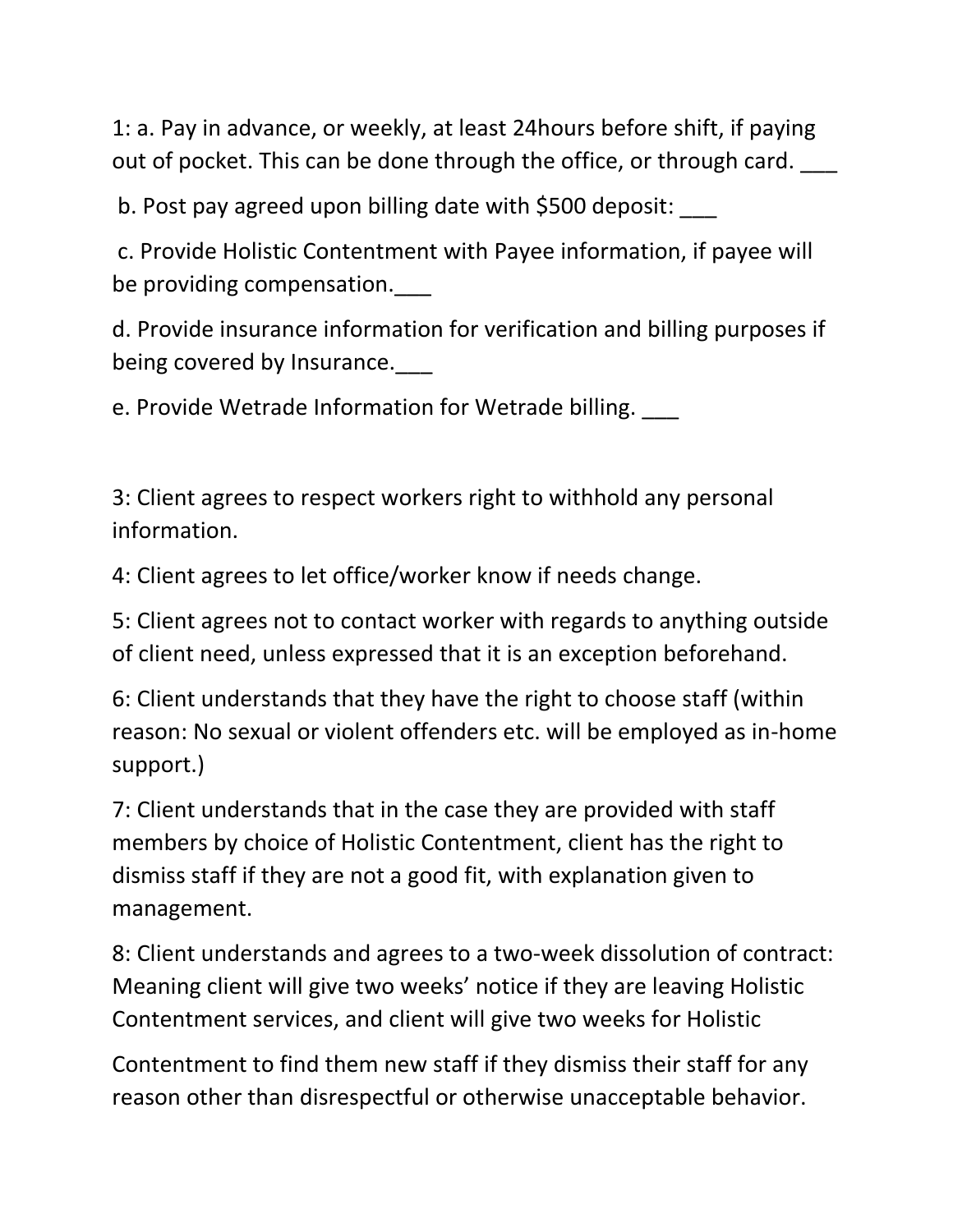(This does not require payment for hours not worked, aside from shifts with less than 24 hours' notice of cancellation @ 50% of intended cost.)

9: For payments past their due date, there will be a \$10 late fee for every consecutive day beyond the due date. If you have an emergency need, contact management.

10: Client agrees to pay for hours in full.

11: Client understands that it takes 3-15 business days on average to staff a contract and that at times full coverage may not be available.

## **Hours Policy:**

Client understands that Holistic Contentment has a two-hour minimum per day worked, and a six-hour minimum per week for regularly scheduled contracts.

## **Mileage Policy:**

Non-Medicaid clients agree to pay Holistic Contentment \$0.57 per tracked mile of staff provided

transportation or errand running, over 5 miles per trip, or 20 miles per month. This money will be reimbursed to staff.

## **Dual Policy:**

If an employee or client is harassed, abused, or discriminated against they have the right to contact management and leave, or excuse teammate from shift immediately. In either of these cases, the two weeks' notice from the shift as well as cancellation policy, are void. This policy also entails that Holistic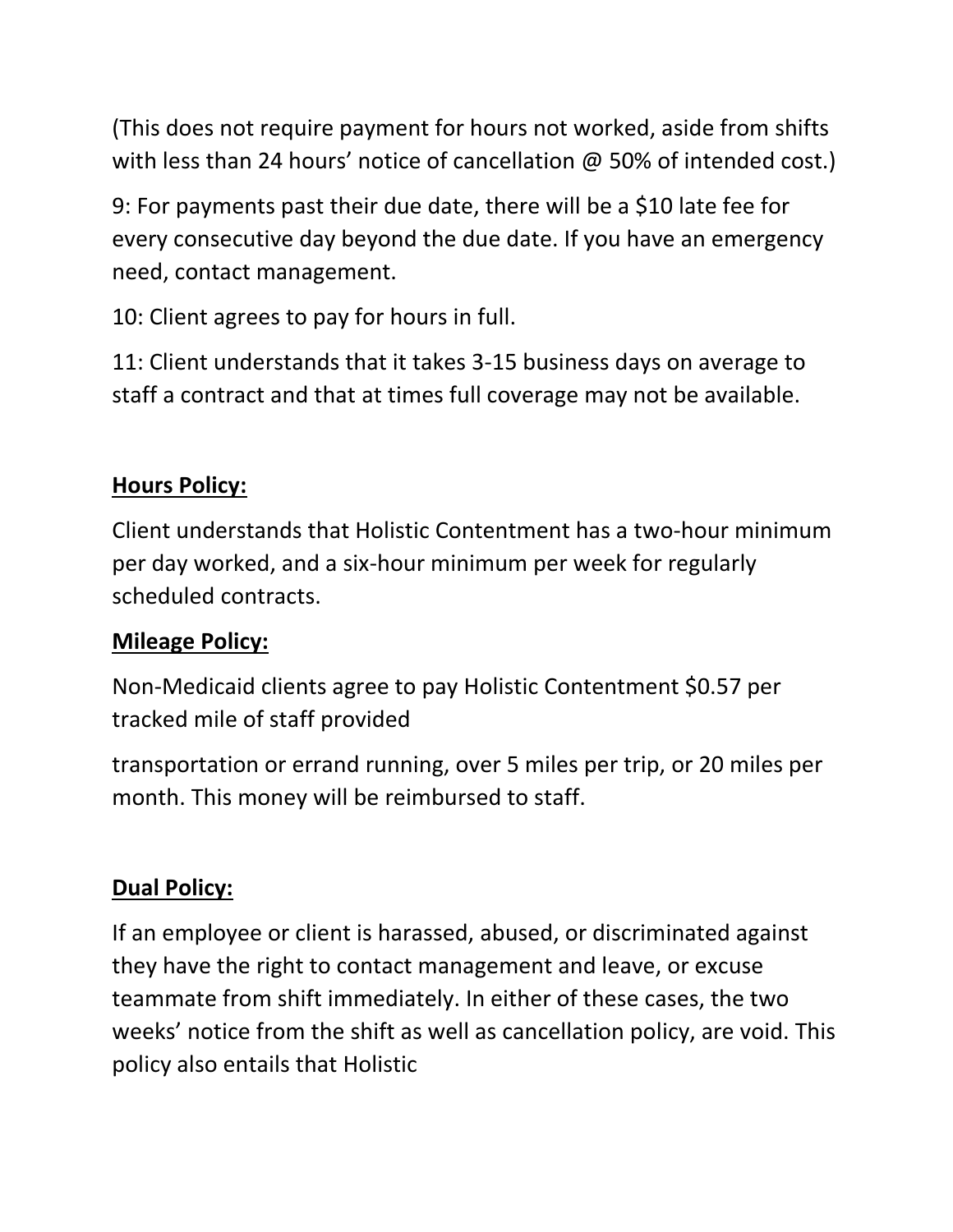Contentment Management reserves the right to cancel a contract at any time.

Some examples of emotional harassment and abuse: Name calling, threats, demeaning staff, unfair claims of lying, belittling staff, sexual harassment, putting demands on staff's time outside of work etc.

## **Client Initials \_\_\_\_**

## **Last minute requests:**

Holistic Contentment does not do last minute requests except for in the case of extreme emergencies.

# **Cost policies:**

Note: As of 12/22/21 We currently can only go to \$25/hr for new clients, but you will be put on a waiting list for \$23/hr if you qualify.

Thank you for your understanding.

To qualify for the sliding fee scale, client or client representative must complete one of the four options listed:

a. Provide proof of income and bank statements (including savings) to be automatically set at scale

for household size and income bracket.

b. Write up what the circumstance is that makes them eligible and what price point they find

reasonable for their budget. (This option requires that you live in low income housing, or have a

provable long-term circumstance causing you to need a lower fee.)(The lowest we can go for

this option is \$27/hr)